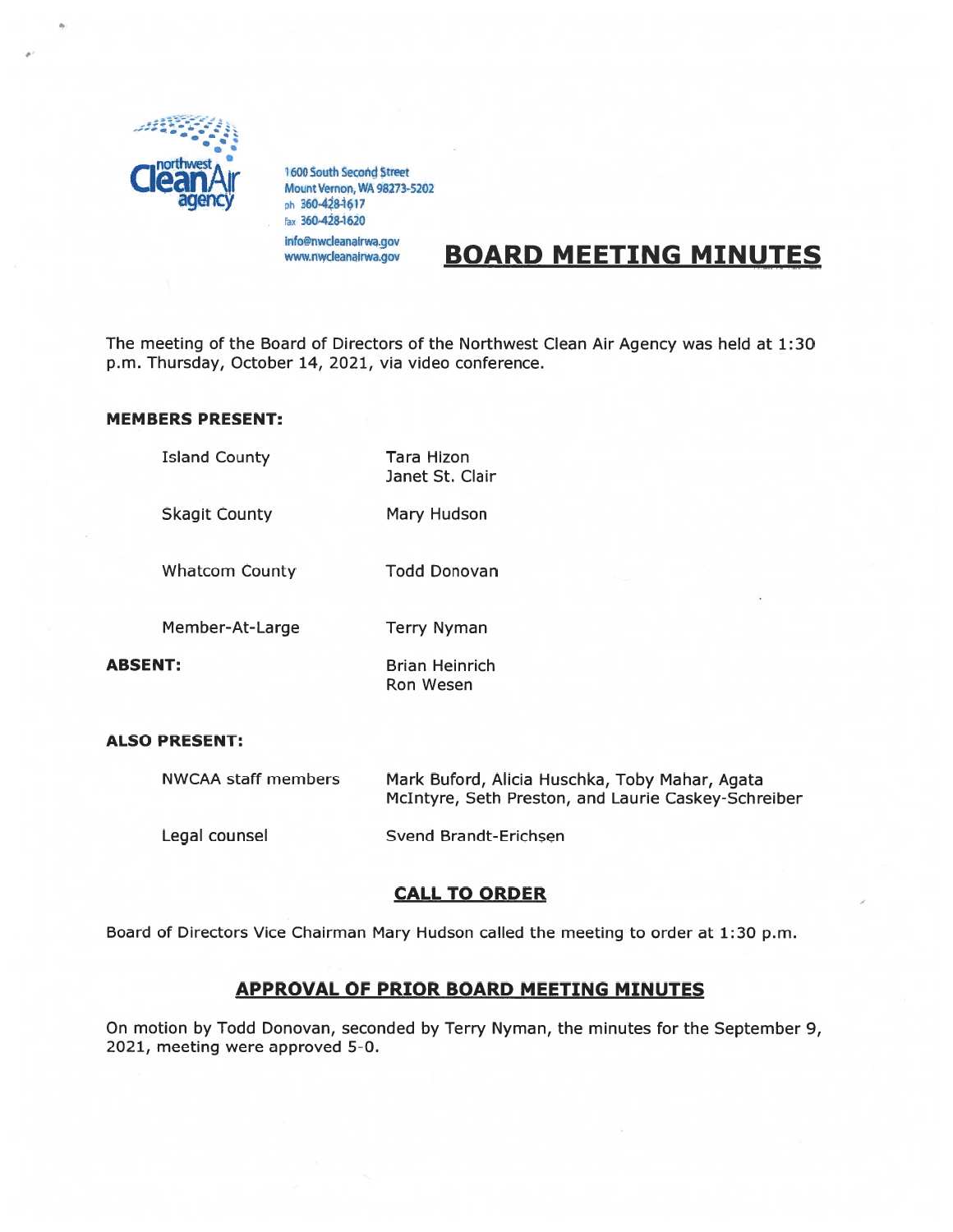Board Meeting Minutes - Oct. 14, 2021 **Page 2** 

#### NEW BOARD MEMBER

NWCAA Executive Director Mark Buford welcomed Oak Harbor City Councilmember Tara Hizon to the NWCAA Board of Directors. Hizon was recently appointed as <sup>a</sup> replacement for Oak Harbor Mayor Bob Severns.

#### PRESENTATION

Buford announced that the scheduled quarterly Financial Report Presentation will be postponed until the next Board meeting, which is scheduled for November 18, 2021.

## ACTION ITEMS

#### Bills and claims

Board members discussed the bills and claims reports for September 2021. Donovan made <sup>a</sup> motion to approve the September (\$362,272.65) 2021 bills and claims. Tara Hizon seconded the motion, and the Board approved the bills and claims 5-0.

### STAFF REPORTS

#### Director's report - Mark Buford

Buford reported to the Board on the following matters:

- • The At-Large Board position, held by Terry Nyman, is set to expire at the end of December 2021. Nyman has agreed to serve another term. Board members indicated their suppor<sup>t</sup> for voting on <sup>a</sup> renewal of that appointment in December.
- • Also during the December Board meeting, there will be some renewal appointments for the Advisory Council members whose terms are set to expire in December. The Whatcom County Health Department has suggested <sup>a</sup> replacement for John Wolpers, so that appointment will also be brought forward in December.
- Buford has recently met with Department of Ecology staff about the Climate Commitment Act (CCA). This Act will be focused on reducing greenhouse gas emissions from the state's largest emitting sources and industries. The CCA also puts environmental justice and equity at the center of climate policy. The actions taken as <sup>a</sup> result of this act will hopefully ensure that disadvantaged communities see improvements in their air quality. Buford believes NWCAA will have <sup>a</sup> role in providing monitoring data for these communities.
- • On <sup>a</sup> national level, the Environmental Protection Agency, is revisiting the National Ambient Air Quality Standard (NAAQS) standard for particulate matter (PM 2.5). In years past, the Science Advisory Council recommended strengthening the standard to provide more protection from the harmful effects of exposure to particulates. The current standard is 12 micrograms per cubic meter (as an annual average) and the science appears to sugges<sup>t</sup> that it should be in the 8-10 range. The Trump administration did not suppor<sup>t</sup> the recommendation and disbanded the Advisory